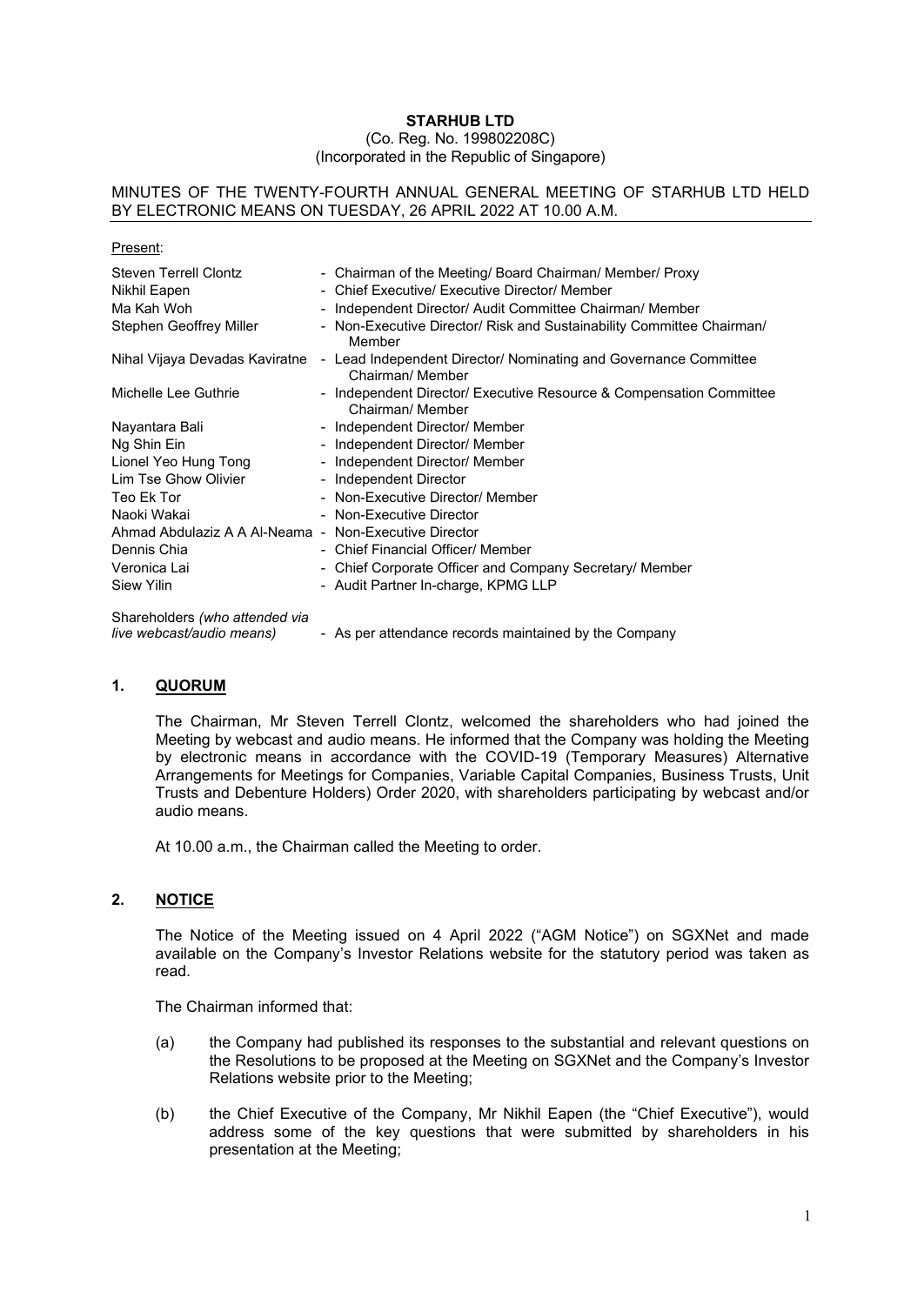- (c) shareholders in attendance may submit any substantial and relevant questions "live" at the Meeting using the StarHub AGM and EGM platform ("AEGM Platform") at any time from the start of the Chief Executive's presentation until the close of the Question-and-Answer session; and
- (d) voting would be conducted by poll and the shareholders and their duly appointed proxies who are in attendance would be able to cast their votes "live" at the Meeting via the AEGM Platform.

Prior to proceeding with the business of the Meeting, the Chairman introduced the Board members and the Audit Partner-in-charge in attendance via video conference. The Chairman also introduced the Chief Executive, the Chief Financial Officer ("CFO") and the Chief Corporate Officer and Company Secretary of the Company, who were in attendance alongside himself at the studio.

The Chairman informed that he had been advised by the Company Secretary that a quorum was present and that 27 proxy forms in respect of 1,225,601,710 shares had been received by the Company. The proxy forms received had been verified by T S Tay Public Accounting Corporation as the Scrutineer of the Meeting.

# **3. PRESENTATION BY THE CHIEF EXECUTIVE**

The Chairman invited the Chief Executive to give his presentation.

The Chief Executive gave a presentation on StarHub's progress in FY2021 and the strategy moving forward, as recorded in the presentation slides. A summary of the presentation is as follows:

- One of StarHub's material achievements in FY2021 was closing DARE 1.0 successfully in October, exceeding the targeted savings of \$210 million by over \$60 million and reducing run rate operating expenditure by almost 30%.
- DARE+ would fundamentally realign StarHub's strategic position and operating model beyond a traditional telco to a company that connects digital lives for its customers. DARE+ was anchored on the following key themes: (a) doubling down on digital; (b) enriching experiences for customers, beyond connectivity; (c) customer empowerment; and (d) growth in aggregate and in every segment, to drive total shareholder return.
- With DARE+, StarHub targeted \$500 million in savings and growth. StarHub was also targeting to increase run rate net profit by \$80 million from FY2023.
- The "Connecting Digital Life Platform" elements were well underway. With this, StarHub would become a digital platform play with network as a differentiator.
- Within the Enterprise space, StarHub was uniquely positioned to help enterprises harness the data from sensorized assets. StarHub would focus on the convergence of cloud, cyber and cloud connectivity, particularly with a green agenda and sustainability focus.
- Over the course of FY2021, StarHub had driven innovation relentlessly for both Consumer and Enterprise.
- This differentiated strategy enabled StarHub to report strong FY2021 results despite COVID-19 related and macro-economic headwinds as well as escalating price competition. This allowed StarHub to exceed prior guidance offered to the market on all fronts – service revenue, service EBITDA margin, cash flow and dividend.
- Key segmental trends, covering the Mobile, Broadband, Entertainment and Enterprise segments, were highlighted.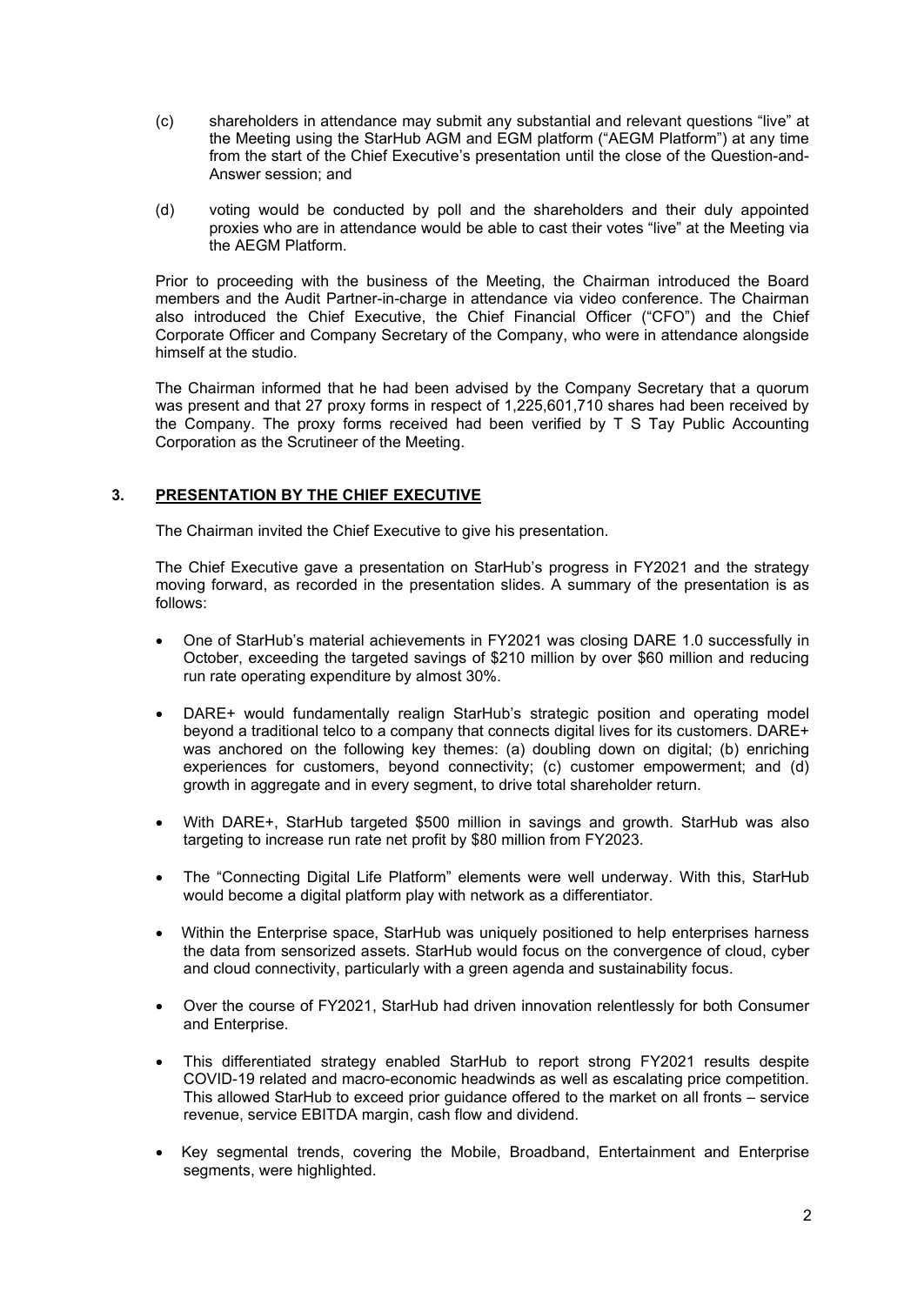- The Chief Executive also outlined the FY2022 Guidance and FY2023 Outlook that had been shared with the market in February 2022. StarHub was guiding to a 10% growth in service revenue, and at least 20% service EBITDA margin, in FY2022. Outcomes from DARE+ were expected to come through in FY2023.
- In the Sustainability space, StarHub had been named the World's Most Sustainable Wireless Provider by the 2022 Corporate Knights Global 100. Other FY2021 Sustainability achievements were also highlighted, in the areas of: (a) advancing environmental sustainability and resilience; (b) caring for people and the community; and (c) embedding responsible business practices.
- Lastly, the Chief Executive outlined StarHub's key priorities for FY2022, namely: (a) Infinity Play; (b) Super App and digital engagement; (c) enterprise converged capabilities; (d) 5Genabled opportunities; (e) disciplined expenditure; and (f) mergers and acquisitions to propel growth.

The Chief Executive concluded his presentation and handed the Meeting back to the Chairman.

# **4. QUESTION-AND-ANSWER SESSION**

Chairman informed the Meeting that some questions were received during the Chief Executive's presentation. The Company Secretary read out the questions received from Mr Sasono Adhiguna, which were responded to as follows:

- (a) On an update on StarHub's data centre operations, such as the occupancy rate and the expected performance in the year ahead, the Chief Executive responded that data centres were a growth area for StarHub, for which there was good utilisation and occupancy on existing capacity. StarHub intended to increase its data centre capacity over time, and more details would be shared at the appropriate time.
- (b) As regards what percentage of Mobile revenue roaming comprised of, prior to the COVID-19 pandemic, CFO informed that pre-COVID-19, StarHub had always guided the market that its roaming revenue was approximately in the low double digits of the total Mobile revenue.
- (c) Mr Sasono Adhiguna commented that Ensign had been growing rapidly since its inception, and asked if its valuation is now significantly higher. In response, the Chief Executive opined that Ensign's valuation had grown and escalated since StarHub's initial investment, and Ensign's trajectory of revenue growth and improved profitability were a growth area for StarHub. Management would keep shareholders informed and notified in due course.
- (d) In response to the query on whether there was any need to write down mm2 Asia Ltd ("mm2"), CFO clarified that StarHub had been accounting for the mm2 investment on a fair value basis in accordance with accounting standards and those adjustments to fair value had been taken against reserves. As and when StarHub eventually divested or reinvested its stakes in mm2, that would be the time that StarHub would realise the loss or profits on the investment in the P&L.
- (e) On the request for information on one or two promising 5G use cases that StarHub could focus on, the Chief Executive shared that StarHub would like to bring together cyber, public cloud and connectivity together with 5G and apply them into one of StarHub's core focus areas, which was the green agenda. StarHub intended to focus on sensorizing developmental assets, putting the data on the public cloud, and enabling developers and tenants to avail of that data. StarHub intended to bring together cyber, cloud, connectivity and analytics, and build an ecosystem that enabled the green agenda and energy efficiencies.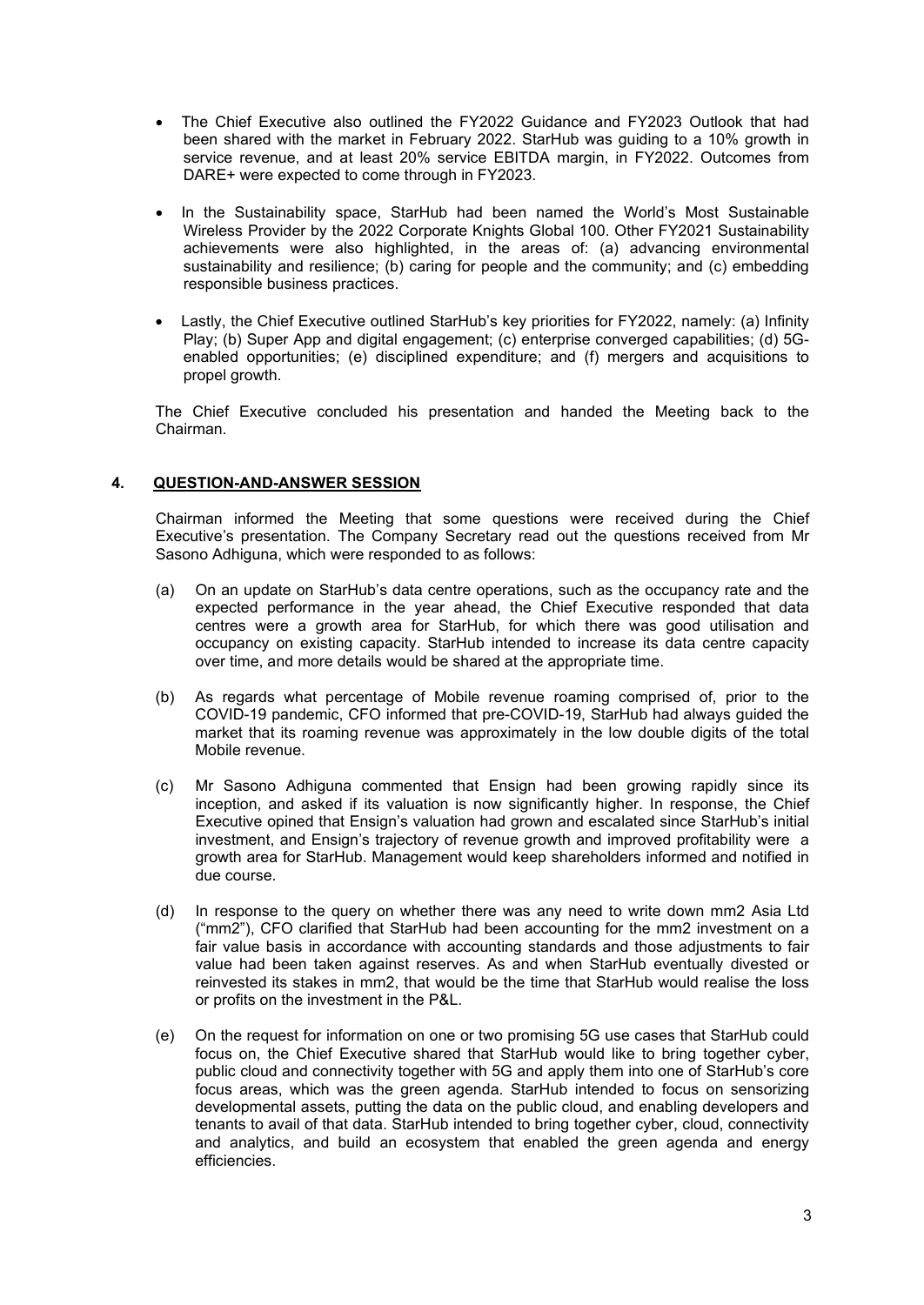- (f) It was noted that M1 had divested its network assets to an SPV for \$580 million and a query was asked if there was any merit for StarHub to follow a similar asset-light model. The Chief Executive noted that M1 did a sale-and-lease-back with Keppel and opined that StarHub would not replicate this model as StarHub had access to long-term financing and attractive rates, which were superior to a sale-and-lease-back financing arrangement. Nonetheless, StarHub believed in being asset-light and efficient, and had entered into a 5G joint venture with M1 last year, which reaped cost and capital expenditure savings. CFO added that as StarHub continued to roll out 5G, there would be other spectrum bands that would become available. Hence, StarHub would continue to explore how it could realise efficiencies through those spectrum bands. For the existing assets around 4G, StarHub did not see any real benefits in structuring the same arrangement as M1 had done.
- (g) On the query whether Ensign could be expected to contribute materially to earnings in the coming years, the Chief Executive noted that Ensign continued to grow well and shared that StarHub's objective with Ensign was to continue to propel Ensign's growth and grow its capabilities, in areas such as cloud workload protection, AI based anomalies, threat identification and remediation. The immediate priority was to perpetuate growth and increase growth capabilities rather than harvesting earnings. At the right time in the future, StarHub would find an appropriate balance between growth and earnings but for now, with the tailwinds in cyber security and strong growth environment, StarHub intended to continue to drive growth for Ensign.

The Chairman thanked the shareholders for their questions, ended the Question-and-Answer session and proceeded to deal with the business of the Meeting.

# **5. ORDINARY BUSINESS**

The Chairman informed that as the Chairman of the Meeting, he had been appointed as the proxy for 21 shareholders in respect of 1,225,127,945 shares to vote on the Resolutions under the Ordinary Business and Special Business of the AGM Notice and would accordingly vote for and against the Resolutions pursuant to the proxy voting instructions received by the Company.

The Chairman briefed the shareholders on all the resolutions to be put to vote at the Meeting as follows:

- (a) Resolution 1 was to receive and adopt the Directors' Statement and the Audited Financial Statements for the financial year ended 31 December 2021 together with the Auditors' Report;
- (b) Resolutions 2 to 4 related to the re-election of Messrs Nikhil Oommen Jacob Eapen, Ahmad Abdulaziz A A Al-Neama and Lim Tse Ghow Olivier as Directors who have been appointed since last year's Annual General Meeting, pursuant to Article 99 of the Company's Constitution. Those Directors would abstain from voting on their respective re-elections;
- (c) Resolutions 5 to 8 were in respect of the re-election of Directors who were retiring by rotation, namely Mr Paul Ma Kah Woh, Ms Nayantara Bali, Ms Ng Shin Ein and Mr Lionel Yeo Hung Tong. Those Directors would abstain from voting on their respective reelections;
- (d) Resolution 9 was to seek approval from the shareholders for the payment of the sum of S\$1,802,540 as Directors' Remuneration for the financial year ended 31 December 2021, comprising of cash and equity. Details have been provided in the explanatory notes in the AGM Notice, and also in the Corporate Governance Report section of the Annual Report 2021 of the Company. All Directors, who were also shareholders, would abstain from voting on this resolution;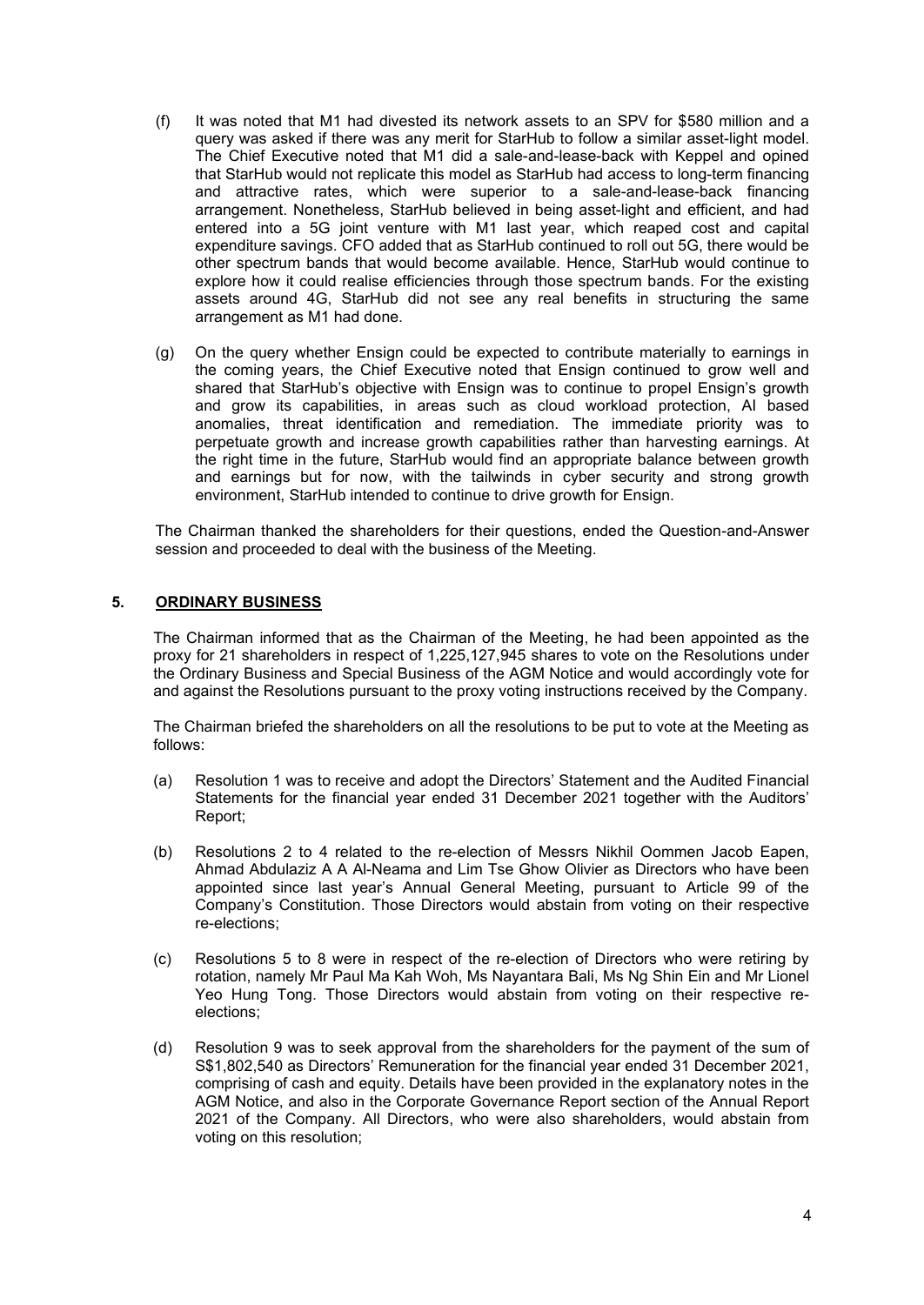- (e) Resolution 10 dealt with the declaration of a final dividend of 3.9 cents per ordinary share for the financial year ended 31 December 2021;
- (f) Resolution 11 related to the re-appointment of KPMG LLP as auditors and the authorisation for the Directors to fix the auditors' remuneration;
- (g) Resolution 12 was to empower Directors to issue shares in the capital of the Company and to make or grant instruments such as warrants or debentures convertible into shares, and to issue shares in pursuance of such instruments, up to a limit of 50% (excluding treasury shares) in the capital of the Company, with a sub-limit of 15% for issues other than on a *pro rata* basis to shareholders; and
- (h) Resolution 13 was to empower the Directors to offer and grant awards and to issue ordinary shares in the capital of the Company pursuant to, and subject to the limits specified in, the StarHub Performance Share Plan 2014 and the StarHub Restricted Stock Plan 2014.

A short informational video on the voting process was played, and thereafter, shareholders and their duly appointed proxies in attendance were given 5 minutes to cast their votes via the AEGM Platform.

The Chairman proposed the Resolutions set out in the AGM Notice and put them to vote by poll. The following Ordinary Resolutions were passed:

#### **ORDINARY BUSINESS**

#### **5.1 RESOLUTION 1:**

### **Adoption of the Directors' Statement and the Audited Financial Statements for the Financial Year Ended 31 December 2021 and the Auditors' Report therein**

*It was resolved with 99.98% of votes by poll that the Directors' Statement and the Audited Financial Statements for the Financial Year Ended 31 December 2021 and the Auditors' Report therein, be received and adopted.* 

#### **5.2 RESOLUTION 2: Re-election of Mr Nikhil Oommen Jacob Eapen as a Director**

*It was resolved with 99.68% of votes by poll that Mr Nikhil Oommen Jacob Eapen, who was retiring pursuant to Article 99 of the Constitution of the Company and who, being eligible, offered himself for re-election, be re-elected as a Director of the Company.*

## **5.3 RESOLUTION 3: Re-election of Mr Ahmad Abdulaziz A A Al-Neama as a Director**

*It was resolved with 99.45% of votes by poll that Mr Ahmad Abdulaziz A A Al-Neama, who was retiring pursuant to Article 99 of the Constitution of the Company and who, being eligible, offered himself for re-election, be re-elected as a Director of the Company.*

## **5.4 RESOLUTION 4: Re-election of Mr Lim Tse Ghow Olivier as a Director**

*It was resolved with 99.97% of votes by poll that Mr Lim Tse Ghow Olivier, who was retiring pursuant to Article 99 of the Constitution of the Company and who, being eligible, offered himself for re-election, be re-elected as a Director of the Company.*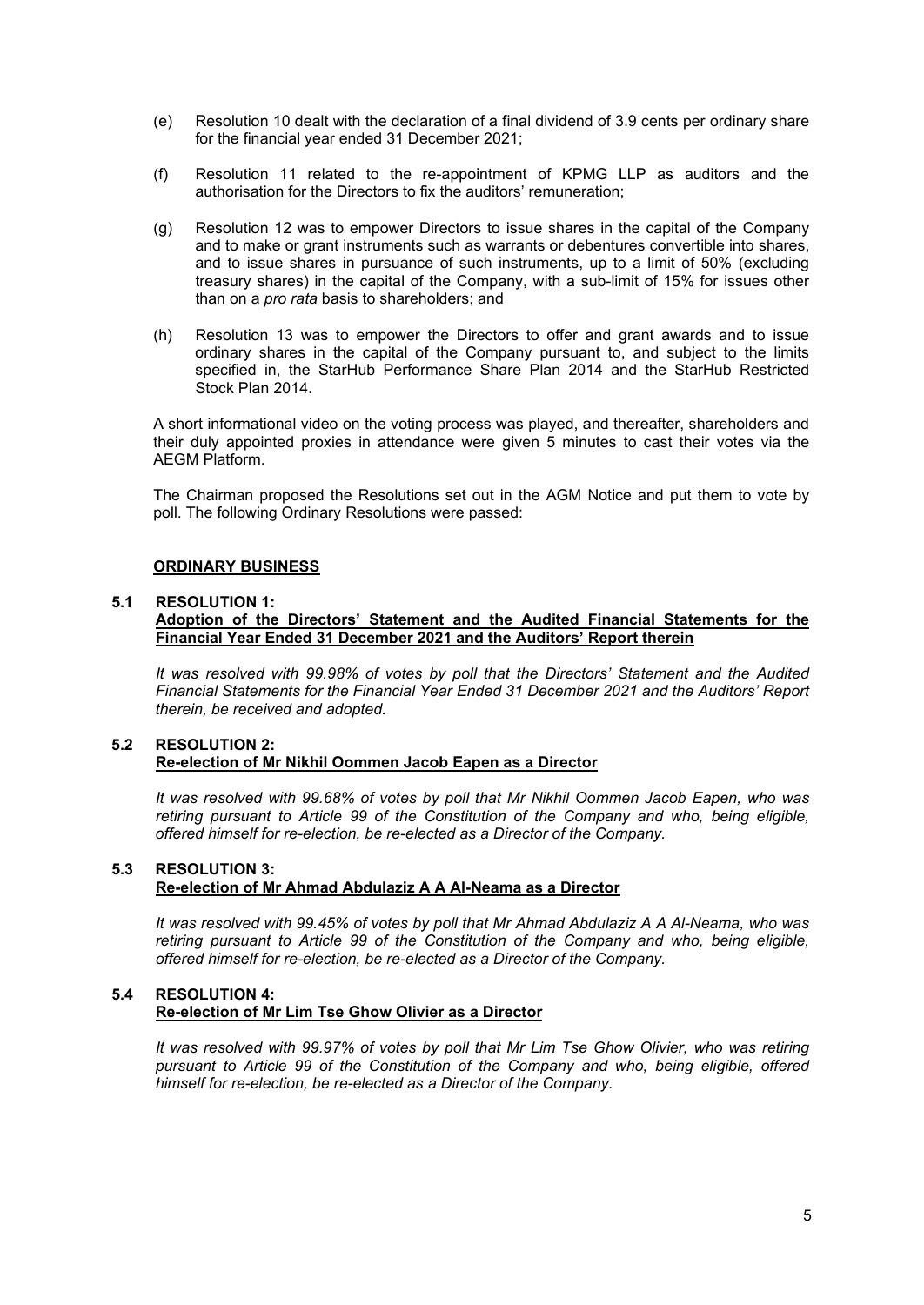### **5.5 RESOLUTION 5: Re-election of Mr Ma Kah Woh as a Director**

*It was resolved with 99.83% of votes by poll that Mr Ma Kah Woh, who was retiring by rotation and who, being eligible, offered himself for re-election, be re-elected as a Director of the Company.*

## **5.6 RESOLUTION 6: Re-election of Ms Nayantara Bali as a Director**

*It was resolved with 99.92% of votes by poll that Ms Nayantara Bali, who was retiring by rotation and who, being eligible, offered herself for re-election, be re-elected as a Director of the Company.*

## **5.7 RESOLUTION 7: Re-election of Ms Ng Shin Ein as a Director**

*It was resolved with 99.59% of votes by poll that Ms Ng Shin Ein, who was retiring by rotation and who, being eligible, offered herself for re-election, be re-elected as a Director of the Company.* 

### **5.8 RESOLUTION 8: Re-election of Mr Lionel Yeo Hung Tong as a Director**

*It was resolved with 98.94% of votes by poll that Mr Lionel Yeo Hung Tong, who was retiring by rotation and who, being eligible, offered himself for re-election, be re-elected as a Director of the Company.*

# **5.9 RESOLUTION 9:**

# **Directors' Remuneration for the Financial Year Ended 31 December 2021**

*It was resolved with 99.89% of votes by poll that the non-executive Directors' remuneration in the aggregate sum of S\$1,802,540 comprising:*

- *(a) S\$1,280,678 to be paid in cash; and*
- *(b) S\$521,862 to be paid in the form of restricted share awards,*

*be approved and paid to the Non-Executive Directors of the Company for the financial year ended 31 December 2021.* 

# **5.10 RESOLUTION 10: Declaration of Final Dividend for the Financial Year Ended 31 December 2021**

*It was resolved with 99.86% of votes by poll that a final dividend of 3.9 cents per ordinary share be declared and paid on 19 May 2022 out of the profits and retained earnings of the Company in respect of the financial year ended 31 December 2021, to the persons whose names were entered in the Depository Register and the Register of Members of the Company as at 5.00 p.m. on 29 April 2022.* 

# **5.11 RESOLUTION 11: Re-appointment of KPMG LLP as Auditors**

*It was resolved with 99.98% of votes by poll that KPMG LLP be re-appointed as Auditors of the Company to hold office until the conclusion of the next Annual General Meeting of the Company at a remuneration to be fixed by the Directors.*

There being no further items under the Ordinary Business of the Meeting, the Chairman proceeded to deal with the Special Business of the Meeting.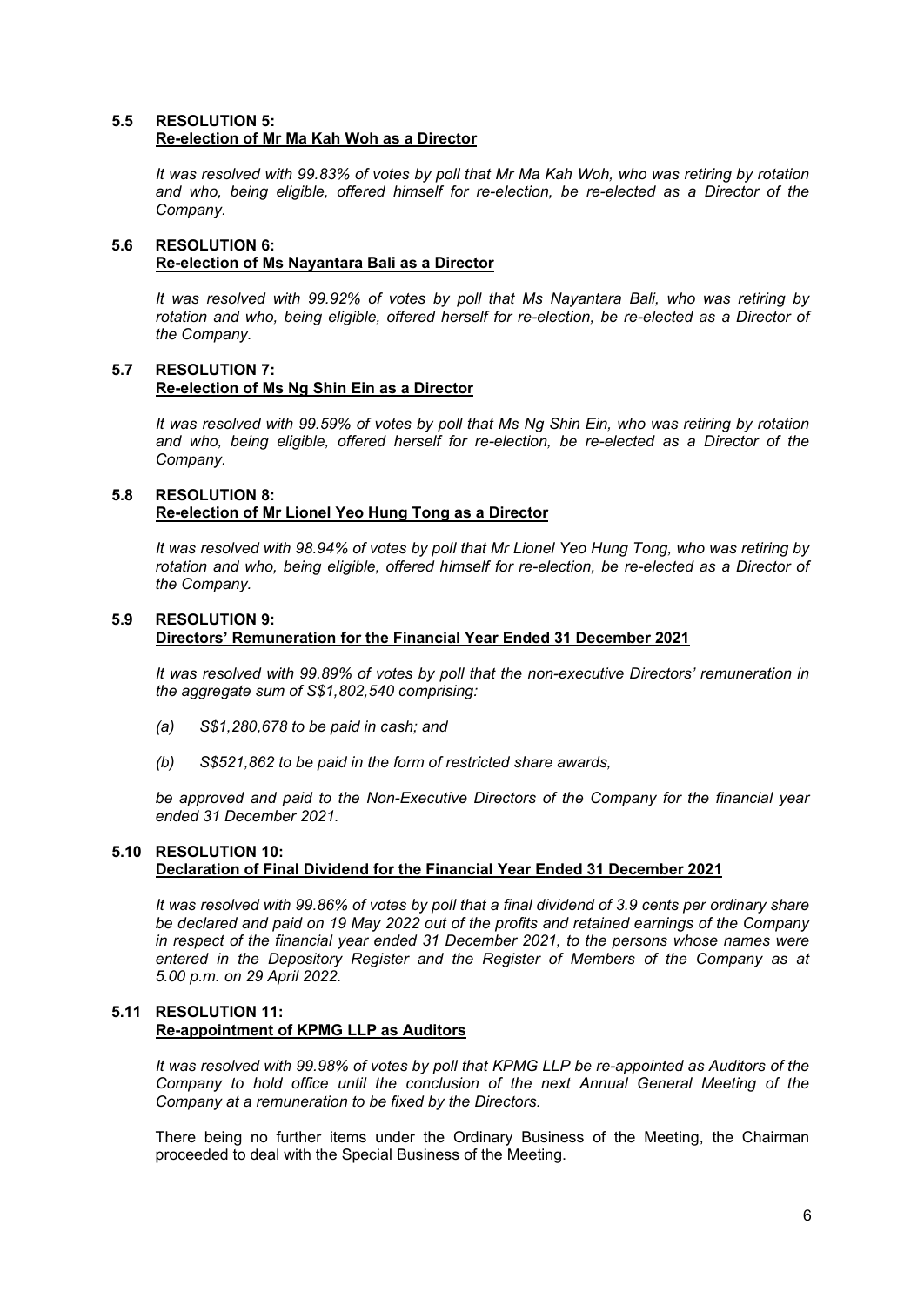### **SPECIAL BUSINESS**

#### **5.12 RESOLUTION 12: Authority to Allot and Issue Shares**

*It was resolved with 96.03% of votes by poll that authority be and is hereby given to the Directors to:*

- *(a) (i) issue shares of the Company ("shares") whether by way of rights, bonus or otherwise; and/or*
	- *(ii) make or grant offers, agreements or options (collectively, "Instruments") that might or would require shares to be issued, including but not limited to the creation and issue of (as well as adjustments to) warrants, debentures or other instruments convertible into shares,*

*at any time and upon such terms and conditions and for such purposes and to such persons as the Directors may in their absolute discretion deem fit; and*

*(b) (notwithstanding the authority conferred by this Resolution may have ceased to be in force) issue shares in pursuance of any Instrument made or granted by the Directors while this Resolution was in force,*

### *provided that:*

- *(1) the aggregate number of shares to be issued pursuant to this Resolution (including shares to be issued in pursuance of Instruments made or granted pursuant to this Resolution) does not exceed 50% of the total number of issued shares (excluding treasury shares and subsidiary holdings) (as calculated in accordance with subparagraph (2) below), of which the aggregate number of shares to be issued other than on a pro rata basis to shareholders of the Company (including shares to be issued in pursuance of Instruments made or granted pursuant to this Resolution) does not exceed 15% of the total number of issued shares (excluding treasury shares and subsidiary holdings) (as calculated in accordance with subparagraph (2) below);*
- *(2) (subject to such manner of calculation as may be prescribed by the Singapore Exchange Securities Trading Limited ("SGX-ST")) for the purpose of determining the aggregate number of shares that may be issued under subparagraph (1) above, the total number of issued shares (excluding treasury shares and subsidiary holdings) shall be based on the total number of issued shares (excluding treasury shares and subsidiary holdings), at the time this Resolution is passed, after adjusting for:*
	- *(i) new shares arising from the conversion or exercise of any convertible securities or share options or vesting of share awards which were issued and are outstanding or subsisting at the time this Resolution is passed; and*
	- *(ii) any subsequent bonus issue, consolidation or subdivision of shares,*

*and, in sub-paragraph (1) above and this sub-paragraph (2), "subsidiary holdings" has the meaning given to it in the Listing Manual of the SGX-ST;*

- *(3) in exercising the authority conferred by this Resolution, the Company shall comply with the provisions of the Listing Manual of the SGX-ST for the time being in force (unless such compliance has been waived by the SGX-ST) and the Constitution for the time being of the Company; and*
- *(4) (unless revoked or varied by the Company in General Meeting) the authority conferred by this Resolution shall continue in force until the conclusion of the next Annual General Meeting of the Company or the date by which the next Annual General Meeting of the Company is required by law to be held, whichever is the earlier.*